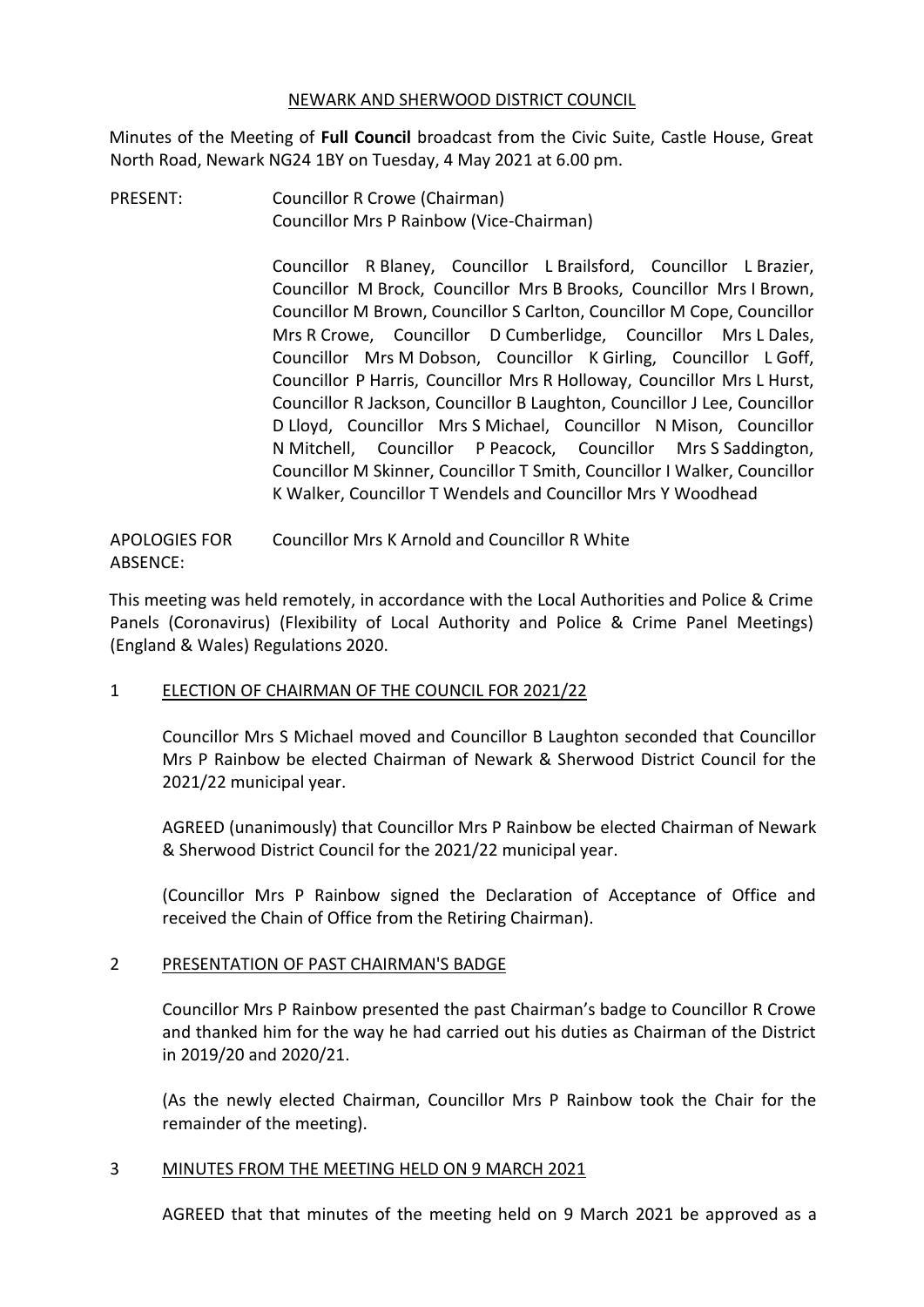correct record and signed by the Chairman.

# 4 DECLARATIONS OF INTEREST BY MEMBERS AND OFFICERS AND AS TO THE PARTY WHIP

There were no declarations of interest and the Council noted the interests previously declared by Members in Agenda Item No. 15 – Minutes for Noting.

#### 5 DECLARATIONS OF ANY INTENTIONS TO RECORD THE MEETING

Other than the Council recording in accordance with usual practice, there were no declarations of intention to record the meeting. The Chairman advised that the meeting was being streamed live.

# 6 COMMUNICATIONS WHICH THE CHAIRMAN OR THE CHIEF EXECUTIVE MAY WISH TO LAY BEFORE THE COUNCIL

Councillor Mrs P Rainbow as the newly elected Chairman, advised that her Consort for the year would be Mr Andrew Rainbow and her chosen charity was Citizen's Advice.

# 7 DEFERRING CONSIDERATION OF THE POLITICAL COMPOSITION OF THE COUNCIL AND THE APPOINTMENTS FOR 2021/22

The Council considered the report of the Chief Executive concerning the current position in respect of the political composition of the Council with two vacancies, and the current position in respect of holding remote meetings which was due to end on 9 May 2021. Given the current vacancies and having brought this meeting forward to enable it to be held in a remote manner, the report proposed deferral of the annual meeting business, namely the allocation of seats to political groups and the appointments to Committees etc. until the next scheduled Council Meeting to be held on 13 July 2021.

AGREED (unanimously) that the Council:

- (a) note the current position in respect of remote meetings; and
- (b) defer the political composition of the Council and annual appointments until the next meeting, scheduled to be held on Tuesday 13 July 2021 and carry forward the existing appointments until that date.

#### 8 GOVERNANCE ARRANGEMENTS

The Council considered the report of the Chief Executive which set out proposals and options for taking forward new governance arrangements for the Council following the conclusion of the governance review. It was proposed that the Council move to a Leader and Cabinet system of governance, properly shaped and designed to meet the Council's needs and reflective of our local circumstances. This proposal had been endorsed by the Councillors' Commission who considered governance arrangements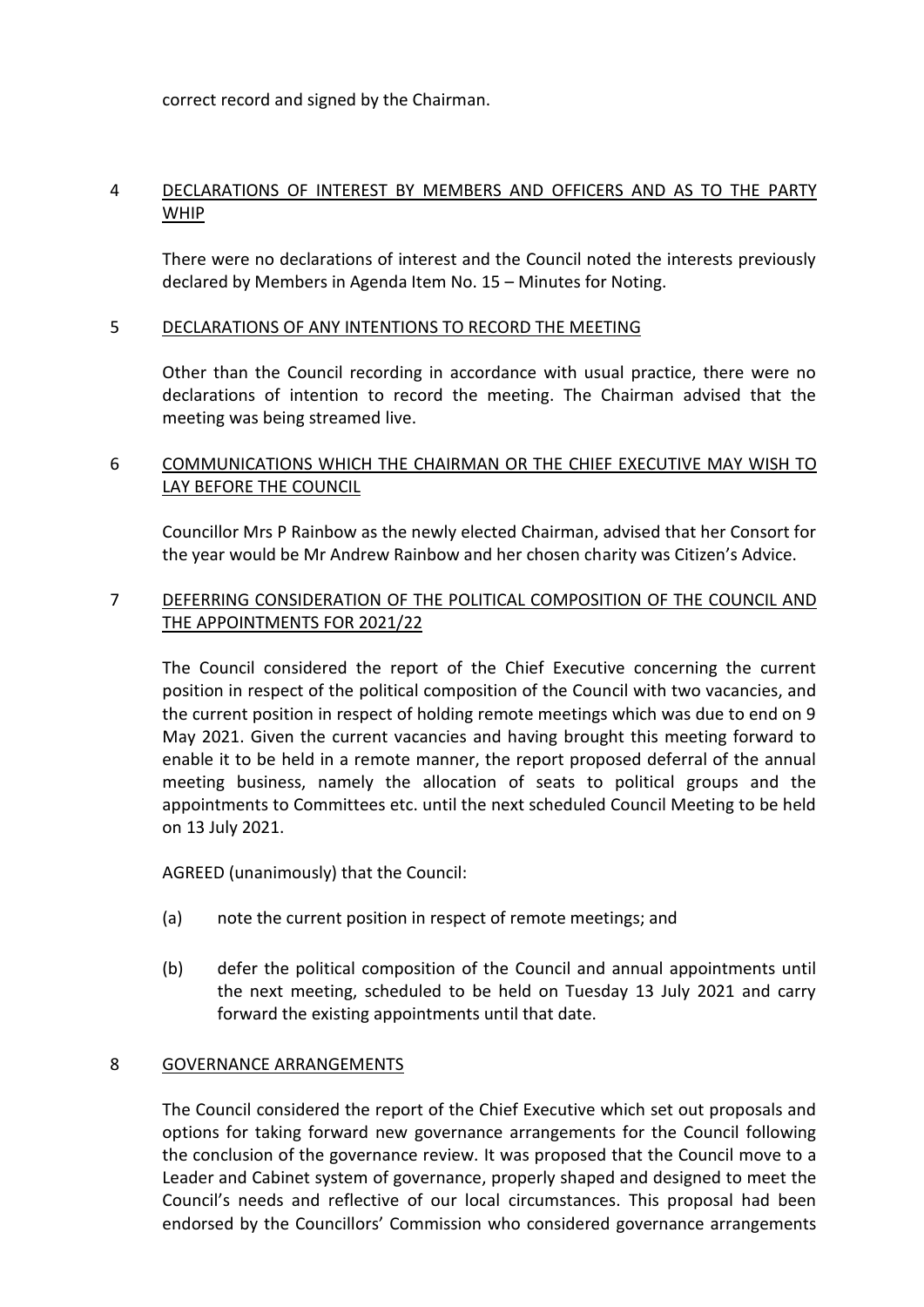at their meeting held on 28 April 2021. It was suggested that a small working party of members be appointed to formulate the details of the new governance model for consideration and approval by Full Council at its meeting in December 2021, with the new system of working to be implemented with effect from May 2022.

AGREED (with 31 votes for, 3 against and 1 abstention) that the Council:

- (a) resolve to adopt a Leader and Cabinet style of governance, with implementation to take effect from May 2022; and
- (b) appoint a small working group of Members, tasked with formulating the detail of how the new governance arrangements should operate, with the aim of reporting back to Full Council on 14 December 2021, for its consideration and approval. The Working Group to comprise of:

Leader of the Council; Deputy Leader of the Council; Chairman of the Councillors' Commission; Leader or representative of the Main Opposition Group; and Two further representatives from the Majority Group.

# 9 PLANNING SCHEME OF DELEGATION

The Council considered the report of the Director - Governance & Organisational Development which sought approval for amendments to the Planning Scheme of Delegation. It was noted that some revisions were made to the Scheme of Delegation in late 2019 with the aim of reducing the number of applications referred to the Planning Committee for consideration. It was agreed that a review of those changes would take place 12 months after implementation. This review had now been completed and the findings considered by the Planning Committee and the Councillors' Commission. The findings had led to these further proposed changes, the aim of which were to achieve a better balance between the volume of applications being referred to the Planning Committee and Members having the confidence that the arrangements enabled them to sufficiently represent their ward.

The proposed changes to the Scheme of Delegation were set out in the report and the proposed drafting amendments were set out in an appendix to the report. The proposed changes had been recommended for approval by the Councillors' Commission.

AGREED (with 34 votes for and 1 against) that the amendments to the Planning Scheme of Delegation set out in the appendix to the report be approved.

# 10 NOTICE OF MOTION

In accordance with Council Procedure Rule No. 13.1, Councillor P. Harris moved and Councillor M. Brock seconded a motion to the following effect:

"Many of Newark and Sherwood's Councillors live quite a distance from Newark. For some it is an hour's round trip to attend a committee meeting. It isn't always easy,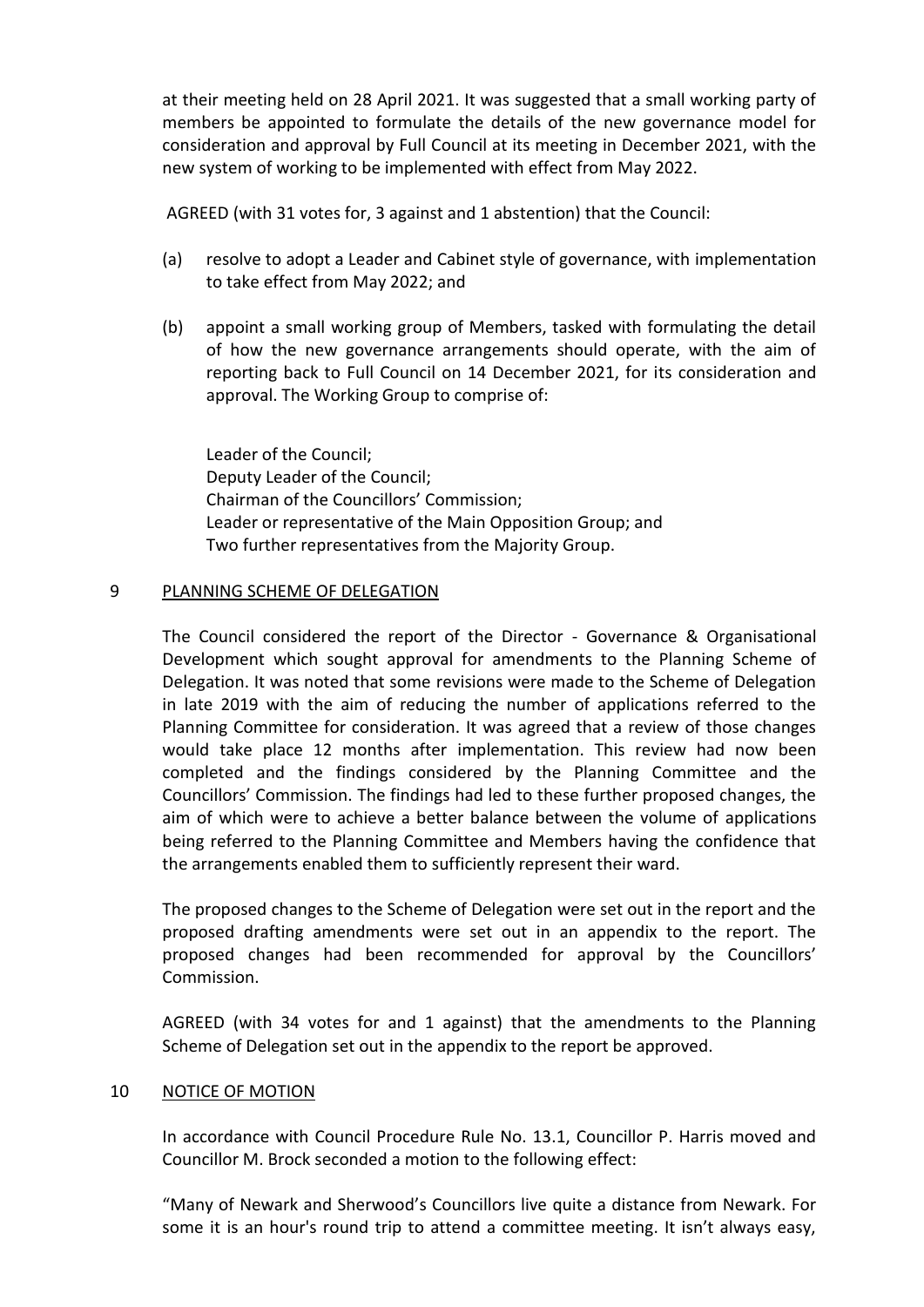particularly during winter time, to attend all the meetings because of inclement weather and work commitments. There are meetings in the morning, afternoon and evening with some time inbetween. That time is not wasted if Members are able to attend remotely from home.

Newark & Sherwood District Council has declared a climate emergency, and by attending meetings via Teams or Zoom we are not driving and using non-renewable resources, but are cutting down on our carbon footprint – a priority of this Council. Virtual meetings have saved the Council a considerable amount of money during this financial year, for example, travel expenses have been very much reduced. As we are facing a significant short fall in funding for the foreseeable future any saving is helpful.

Councillors wish to attend the District Council committees but are also keen to attend meetings of the Parish Councils within their wards. Some are also County Councillors and inevitably there is often a clash of dates. This means that Councillors have to choose which to attend. The result is less engagement with the District Council, or the County Council or the Parish Councils. Having remote meetings means that Councillors can more easily attend most of the meetings, to the advantage of all the Councils.

The engagement of the public and press has also generally increased (the exception probably being the Planning Committee). The level of reporting about Council business has increased as physical meetings no longer attracted the local press due to cutbacks in their staff. For some Councillors who have work commitments, mobility issues or are carers remote meetings have been easier for them to attend. This may well help to attract a wider age range of potential Councillors in future elections.

This Council would like to have the flexibility to hold remote and physical meetings. We recognise that some meetings are better dealt with physically and we also recognise that perhaps a hybrid model could also work successfully.

Councillor Blaney proposed, and Councillor Lloyd seconded an amendment to reflect the recent dismissal of the appeal hearing and updated the proposed actions of the Council accordingly.

This Council:

- 1. Notes the recent High Court judgement on on-line and hybrid council meetings.
- 2. Welcomes the Government's clear wish to give Councils the option to hold meetings on-line and its current Call for Evidence, to which this Council has responded already through the Councillors' Commission; and
- 3. Writes to its two Members of Parliament asking for their continued support for this flexible approach to Council meetings."

Given the recent announcements by the Government in respect of remote meetings and High Court judgement, points 1 to 3 above were agreed as wording to replace the original motion text, which were supported by the proposer and seconder.

The motion, on being put to the vote was declared carried unanimously.